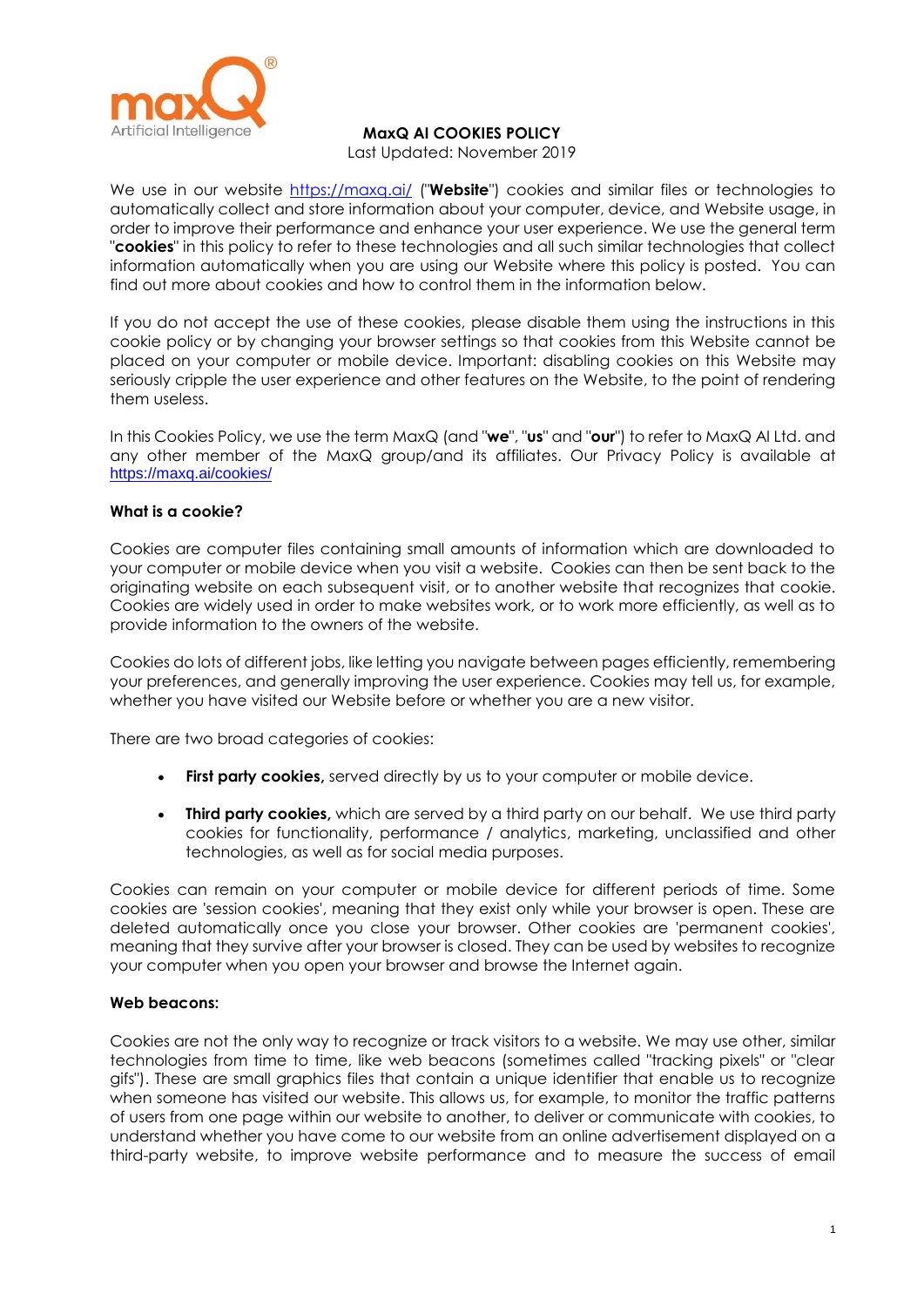

Last Updated: November 2019

marketing campaigns. In most instances, these technologies are reliant on cookies to function, and therefore declining cookies prevents them from functioning.

If you don't want your cookie information to be associated with your visits to these pages, you can set your browser to turn off cookies as described further below. If you turn off cookies, web beacon and other technologies will still detect your visits to our Website; however, they will not be associated with information otherwise stored in cookies.

## **Targeted advertising**

Third parties may drop cookies on your computer or mobile device to serve advertising through our Website. These companies may use information about your visits to this and other websites in order to provide relevant advertisements about goods and services that you may be interested in. They may also employ technology that is used to measure the effectiveness of advertisements. The information collected through this process does not enable us or them to identify your name, contact details or other personally identifying details unless you choose to provide these to us.

### **How do we use cookies?**

We use cookies to:

- track traffic flow and patterns of travel in connection with our Website;
- understand the total number of visitors to our Website on an ongoing basis and the types of internet browsers (e.g. Chrome, Firefox, Safari, or Internet Explorer) and operating systems (e.g. Windows or Mac) used by our visitors;
- monitor the performance of our Website and to continually improve it; and
- customize and enhance your online experience.

### **What types of cookies do we use?**

The types of cookies used by us in connection with the Website can be considered 'essential website cookies', 'functionality cookies', 'analytics and performance cookies', 'marketing', 'unclassified', and 'other technologies'. We've set out some further information below, and the purposes of the cookies we set in the following table.

### 1. **Cookies necessary for essential website purposes**

These cookies are essential to provide you with services available through this Website and to use some of its features, such as access to secure areas. Without these cookies we will not be able to provide services that you require, such as transactional pages and secure login accounts.

### 2. **Functionality Cookies**

These cookies record information about choices you've made and allow us to tailor the website to you. These cookies allow us to provide you with our services in the way in which you have required, as you continue to use or come back to our Website. For example, these cookies allow us to:

- Save your location preference if you have set your location on the homepage in order to receive a localized information;
- Remember settings you have applied, such as layout, text size, preferences, and colors;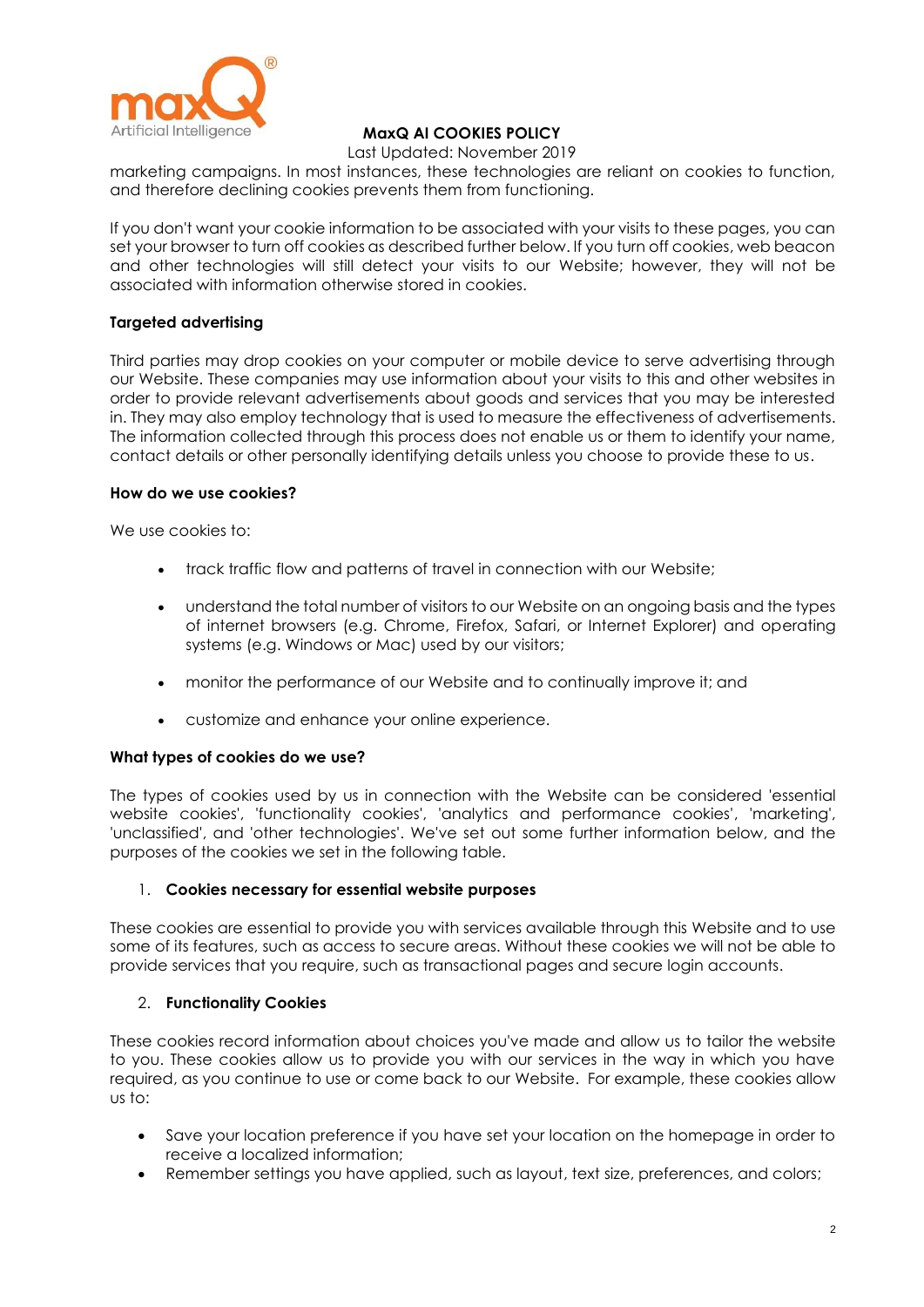

Last Updated: November 2019

- Show you when you are logged in; and
- Store accessibility options.

### 3. **Performance / Analytics Cookies**

We use performance/analytics cookies to analyze how the website is accessed, used, or is performing. We do this in order to provide you with a better user experience and to maintain, operate and continually improve the website. For example, these cookies allow us to:

- Better understand our website visitors so that we can improve how we present our content;
- Test different design ideas for particular pages, such as our homepage;
- Collect information about Website visitors such as where they are located and what browsers they are using;
- Determine the number of unique users of the website;
- Improve the website by measuring any errors that occur; and
- Conduct research and diagnostics to improve product offerings.

### **4. Marketing**

We use marketing cookies to deliver many types of targeted digital marketing. We do this in order to provide you with a better user experience and to maintain, operate and continually improve the website. The cookie store user data and behavior information, which allows advertising services to target audience according to variables. For example, these cookies allow us to:

- Observe the site performance and generate retargeting (Website retargeting, search retargeting, etc.).
- Maintain and improve the website and our products

### **Cookies**

Most browsers allow you to change your cookie settings. These settings will typically be found in the "options" or "preferences" menu of your browser. In order to understand these settings and learn how to use them, please consult the "Help" function of your browser, or the documentation published online for your particular browser type and version.

However, please note that if you choose to refuse cookies you may not be able to use the full functionality of our Website.

The following pages have information on how to change your cookies settings for the different browsers:

- [Cookie settings in Chrome](https://support.google.com/chrome/answer/95647?hl=en&ref_topic=14666)
- [Cookie settings in Firefox](https://support.mozilla.org/en-US/kb/cookies-information-websites-store-on-your-computer?redirectlocale=en-US&redirectslug=Cookies)
- [Cookie settings in Internet Explorer](http://windows.microsoft.com/en-GB/internet-explorer/delete-manage-cookies#ie=ie-10)
- [Cookie settings in Safari](https://support.apple.com/kb/PH5042?locale=en_US) and [iOS](https://support.apple.com/en-gb/HT201265)

#### **Third Party Websites' Cookies**

When using our Website, you may be directed to other websites for such activities as surveys, to make payment in currency other than U.S. dollars, or for job applications. These websites may use their own cookies. We do not have control over the placement of cookies by other websites you visit, even if you are directed to them from our website.